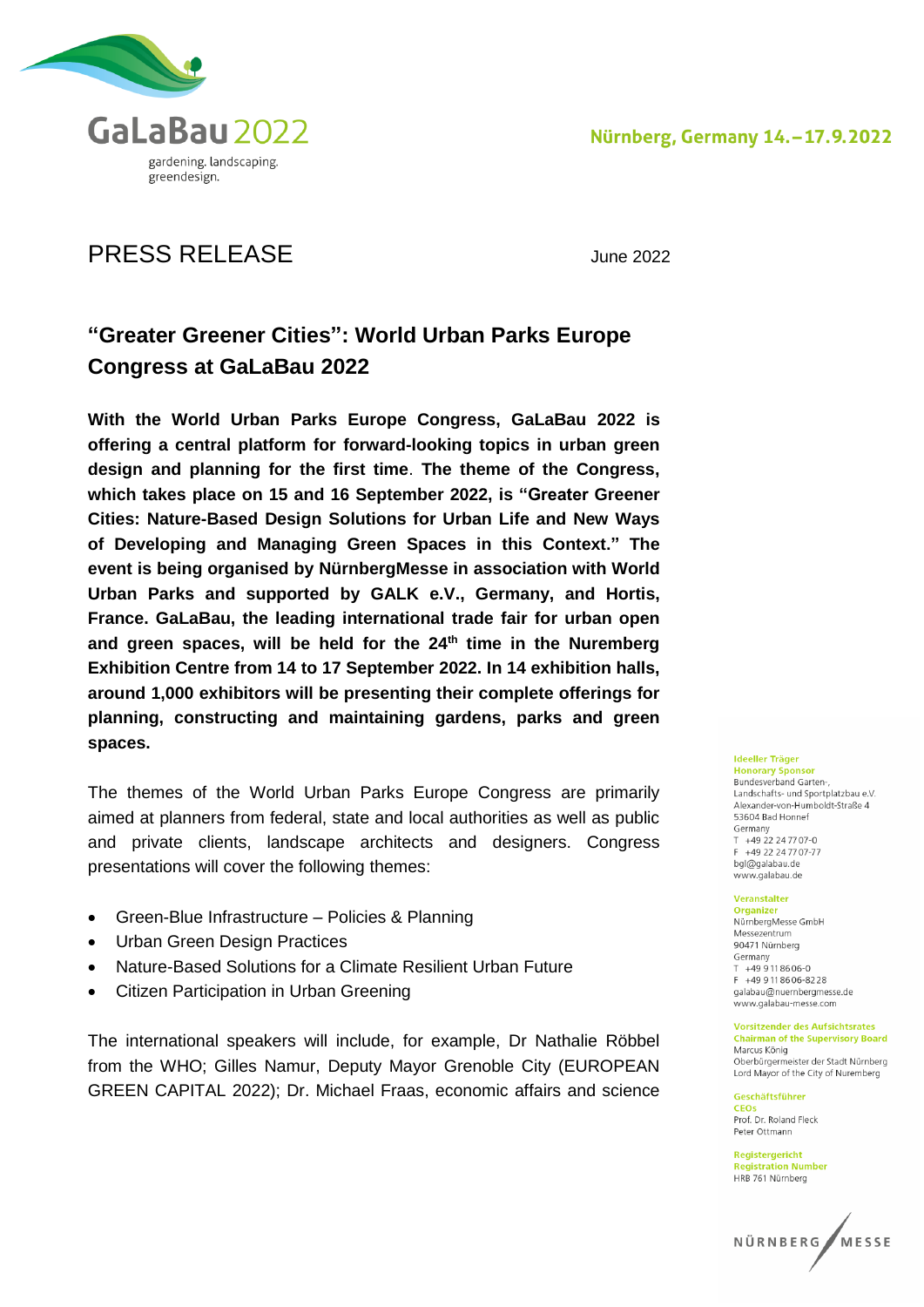

advisor for the City of Nuremberg; and Henrik Bos, President of the European Landscape Contractors Association (ELCA). The presentations will be delivered in English and translated into German.

All information about the Congress themes and speakers is available at: **www.galabau-messe.com/en/visitors/tickets/wup**

### **2022 is the European Year of Greener Cities**

The key theme of the World Urban Parks Europe Congress is tailored to the "European Year of Greener Cities 2022" sponsored by the EU. The aim of this year's action is to make urban environments greener and to increase awareness of the benefits of green spaces in an urban environment – for example, environmental benefits as well as benefits linked to health, culture and education. The European Year of Greener Cities will also explicitly focus on topics like green infrastructure and greener public procurement.

#### **Working together for a climate-friendly future ...**

… is the key theme of GaLaBau 2022. Climate change is the biggest global challenge of our time and the "green sector" is actively helping to mitigate it in many areas of gardening and landscaping. GaLaBau 2022 will showcase innovations, trends and products that have a positive impact on climate change. The booths of participating exhibitors and all the relevant points of the supporting programme will bear the GREEN-BLUE PATH symbol, which will serve as a visual navigation tool for visitors. The World Urban Parks Europe Congress is also part of the GREEN-BLUE PATH.

#### **Sponsorship options for exhibitors at GaLaBau 2022**

Exhibitors registered for GaLaBau 2022 have the option of becoming sponsors of the World Urban Parks Europe Congress as a way to increase the visibility of their company and its product innovations.

### **www.galabau-messe.com/en/exhibitors/participation/application/wupcongress**